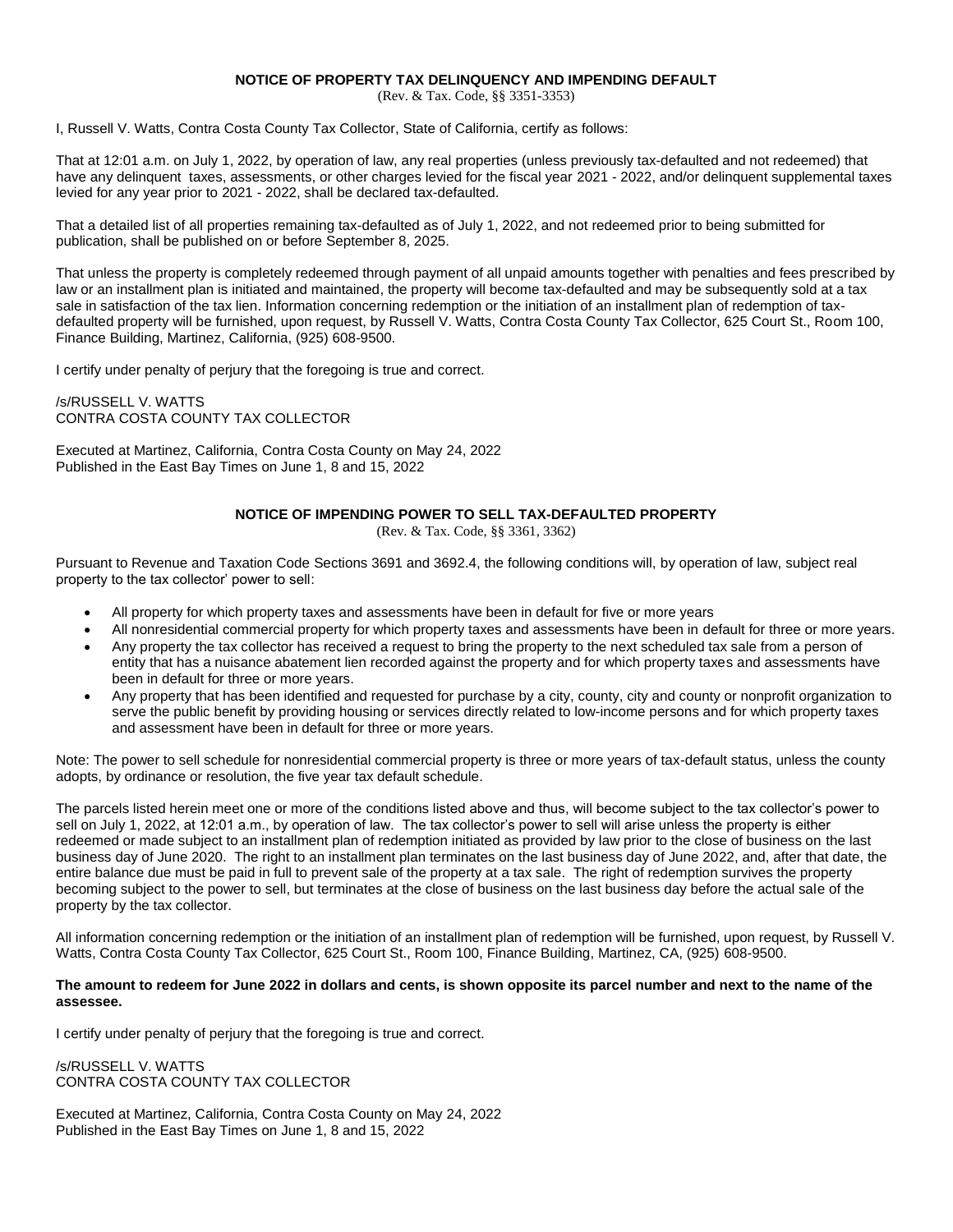# **PARCEL NUMBERING SYSTEM EXPLANATION**

The Assessor's Parcel Number (APN) when used to describe property in this list, refers to the assessor's map book, the map page, the block on the map, if applicable, and the individual parcel number on the map page or in the block. The assessor's maps and a further explanation of the parcel numbering system are available in the Assessor's Office.

# **Property tax-defaulted on July 1, 2017, for the taxes, assessments and other charges for the fiscal year 2016-2017:**

| <b>Default No.</b> | Parcel No.    | <b>Assessee</b>                  | <b>Property Address</b>           | <b>Amount to</b><br><b>Redeem in</b><br><b>June 2022</b> |
|--------------------|---------------|----------------------------------|-----------------------------------|----------------------------------------------------------|
| 2016-00083         | 075-560-055-8 | HUAYLLASCO JOSEPH                | 5104 JUDSONVILLE DR, ANTIOCH      | 54,241.89                                                |
| 2016-00132         | 055-280-052-6 | <b>GONZALEZ MORENO OMAR J</b>    | 1118 CRESTHAVEN CT, ANTIOCH       | 447.80                                                   |
| 2016-00143         | 055-420-028-7 | <b>PRINGLE NICK F</b>            | 5421 EAST CREEK CT, ANTIOCH       | 53,622.69                                                |
| 2016-00191         | 051-310-010-7 | YARD MICHAEL                     | 1508 PLYMOUTH LN, ANTIOCH         | 22,796.84                                                |
| 2016-00225         | 053-300-024-6 | <b>WOODS DARREN E</b>            | 4518 DOE WAY, ANTIOCH             | 729.15                                                   |
| 2016-00335         | 068-424-008-8 | <b>MENDOZA EVERARDO</b>          | 3410 MOUNTAIRE DR, ANTIOCH        | 1,509.11                                                 |
| 2016-00343         | 071-021-040-2 | <b>HARRELL KEVIN &amp; ZOHRA</b> | 2715 HOLLY CT, ANTIOCH            | 4,057.24                                                 |
| 2016-00344         | 071-022-002-1 | <b>HARRELL KEVIN &amp; ZOHRA</b> | <b>HOLLY LN, ANTIOCH</b>          | 7,698.51                                                 |
| 2016-00363         | 071-326-001-6 | <b>DEAN DAVID</b>                | 2913 ENEA WAY, ANTIOCH            | 74,817.71                                                |
| 2016-00369         | 071-422-002-7 | <b>GALVEZ FRANCISCO</b>          | 804 GLOUCESTER ST, ANTIOCH        | 37,070.08                                                |
| 2016-00486         | 065-151-048-9 | ANTIOCH LAUNDRY ACQ LLC          | 18TH ST, ANTIOCH                  | 4,854.63                                                 |
| 2016-00516         | 117-090-009-4 | SANDOVAL JESUS C & HILDA         | 5279-5281 LAUREL DR, CONCORD      | 33,287.07                                                |
| 2016-00669         | 114-154-020-1 | <b>SCHMIDT COREY TRE</b>         | CONCORD BLVD, CONCORD             | 453.58                                                   |
| 2016-00748         | 120-393-009-2 | AHMADI ANITA                     | 5452 ROUNDTREE PL C, CONCORD      | 31,060.79                                                |
| 2016-00781         | 128-280-026-5 | FORTINO PAUL L TRE               | 1521 LACEY CT 1, CONCORD          | 7,623.37                                                 |
| 2016-00839         | 133-223-033-1 | NGUENTI KAREN D                  | 1412 NEWHALL PKWY, CONCORD        | 20,730.02                                                |
| 2016-00911         | 129-231-029-7 | NIERRAS JERUSHKA JANE ALVAREZ    | 933 ROCKNE CT, CONCORD            | 5,490.89                                                 |
| 2016-00925         | 129-480-016-2 | OLKIN RHODA                      | 3055 TREAT BLVD 16, CONCORD       | 20,517.13                                                |
| 2016-00959         | 159-500-019-9 | 3955 ARNOLD INDUSTRIAL LLC       | 3951-3955 INDUSTRIAL WAY, CONCORD | 4,566.68                                                 |
| 2016-00995         | 503-330-001-2 | DILIBERTO JAMES J                | 769 BALRA DR, EL CERRITO          | 33,076.47                                                |
| 2016-00997         | 503-421-023-6 | <b>GEHLING JOHN B TRE</b>        | 611 NORVELL ST, EL CERRITO        | 10,829.01                                                |
| 2016-01028         | 505-272-017-3 | THORSEN MARIA Z TRE              | 8363 TERRACE DR, EL CERRITO       | 1,135.88                                                 |
| 2016-01185         | 374-084-008-1 | THOMAS CHERYLE D                 | 1413 PINE ST, MARTINEZ            | 47,658.51                                                |
| 2016-01279         | 162-060-016-1 | <b>KENDALL NELLIE J TRE</b>      | KENDALL CT, MARTINEZ              | 1,807.83                                                 |
| 2016-01280         | 162-060-017-9 | <b>KENDALL NELLIE J TRE</b>      | 4886 KENDALL CT, MARTINEZ         | 12,767.02                                                |
| 2016-01301         | 360-193-009-6 | SILVER DEVELOPMENT CO            | NO ADDRESS, PINOLE                | 7,277.66                                                 |
| 2016-01350         | 402-151-013-8 | SOUSA-HICKORY REBECCA B          | 993 SAN PABLO AVE, PINOLE         | 26,631.76                                                |
| 2016-01351         | 402-155-015-9 | SOUSA-HICKORY REBECCA B          | 951 SAN PABLO AVE, PINOLE         | 4,544.50                                                 |
| 2016-01352         | 402-155-016-7 | SOUSA-HICKORY REBECCA B          | SAN PABLO AVE, PINOLE             | 6,041.67                                                 |
| 2016-01353         | 402-155-017-5 | SOUSA-HICKORY REBECCA B          | 971 SAN PABLO AVE, PINOLE         | 17,468.68                                                |
| 2016-01367         | 087-142-001-4 | CORTEZ JOSE T GONZALEZ           | 157 RIVERVIEW DR, PITTSBURG       | 6,160.54                                                 |
| 2016-01375         | 087-371-003-2 | ROMAN YESENIA I                  | 3937 CHATWORTH, PITTSBURG         | 4,602.42                                                 |
| 2016-01407         | 089-241-009-3 | JOHNSON GORDON & MARIA A         | 1657 KINGSLY DR, PITTSBURG        | 8,251.74                                                 |
| 2016-01434         | 073-093-017-9 | ALVES DAVID P & MARIA T          | 1155 MAPLE ST, PITTSBURG          | 14,742.45                                                |
| 2016-01463         | 085-184-016-5 | WOODYARD RUBY I TRE              | 472 E 10TH ST, PITTSBURG          | 10,764.97                                                |
| 2016-01467         | 085-195-009-7 | UNITED STATES POSTAL SERVICE     | 835 RAILROAD AVE, PITTSBURG       | 12,822.16                                                |
| 2016-01531         | 087-161-017-6 | HAFIZ ASHARFUN NISHA TRE         | 4000-4004 RAILROAD AVE, PITTSBURG | 39,882.47                                                |
| 2016-01532         | 087-192-010-4 | <b>AGUIRRE CAROL I</b>           | 2140 ABBOTT AVE, PITTSBURG        | 1,022.57                                                 |
| 2016-01617         | 088-680-097-8 | <b>GAVINO NORA TRE</b>           | 2189 LAKEVIEW CIR, PITTSBURG      | 22,590.53                                                |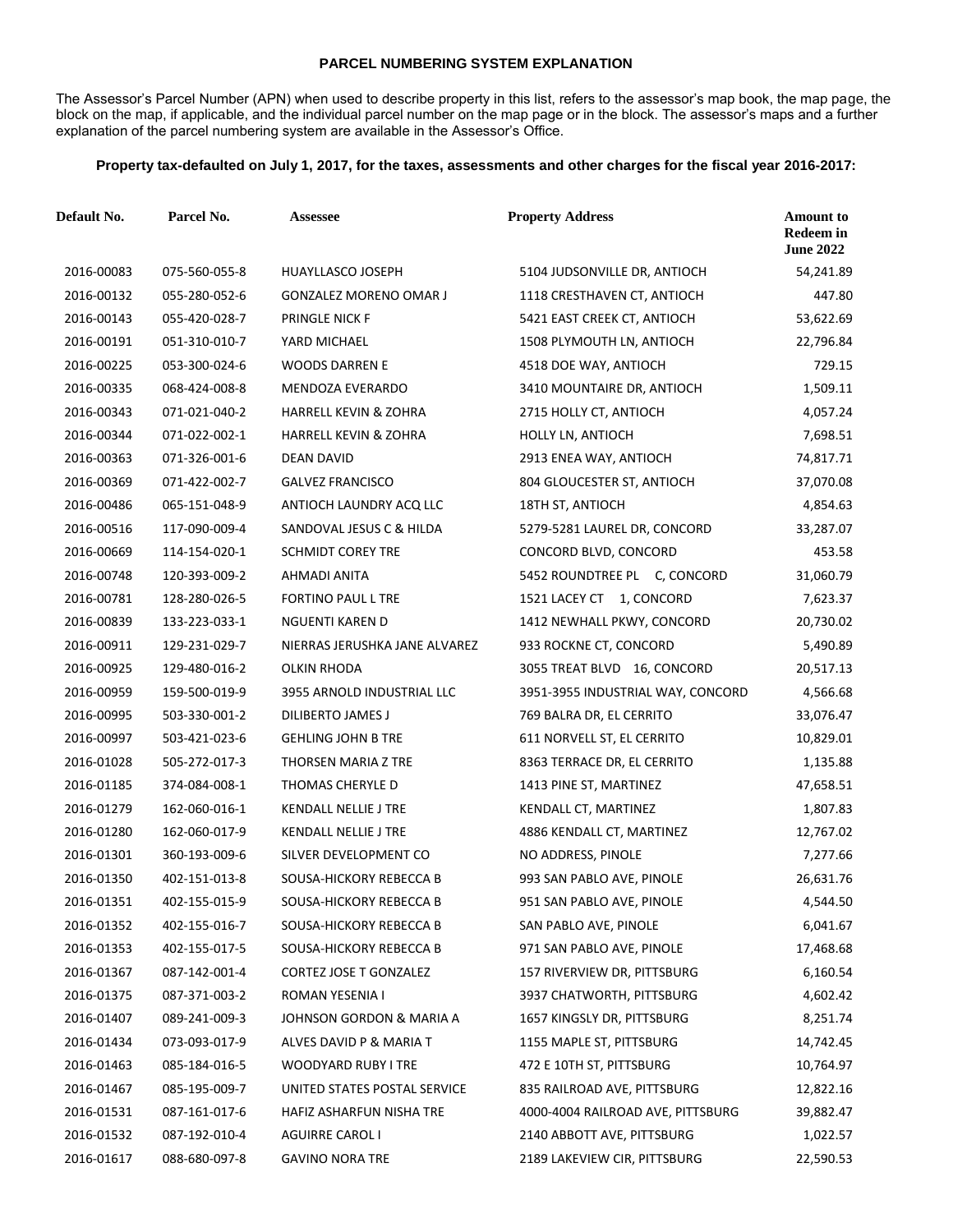| 2016-01629 | 094-152-029-8 | WASSERMAN LUZ JAQUELINE              | 1139 ADOBE PL, PITTSBURG                        | 36,996.33  |
|------------|---------------|--------------------------------------|-------------------------------------------------|------------|
| 2016-01654 | 093-530-035-0 | HANKINS DARREN & BLUGENIA S          | 2808 ROMORA BAY DR, PITTSBURG                   | 4,782.94   |
| 2016-01660 | 093-540-015-0 | MADGALE DEXTER E & EMELDA L          | 2964 ALVES RANCH RD, PITTSBURG                  | 5,473.31   |
| 2016-01698 | 091-250-025-3 | <b>IRSHAD ASHI</b>                   | 1213 VILLA TERRACE DR, PITTSBURG                | 12,844.02  |
| 2016-01705 | 509-130-019-3 | <b>CRAWFORD TONY</b>                 | 5715 BAYVIEW AVE, RICHMOND                      | 31,805.40  |
| 2016-01714 | 515-140-001-6 | NAISULER DAVID                       | 559 26TH ST, RICHMOND                           | 34,564.42  |
| 2016-01741 | 519-140-008-3 | FELIX DOUGLAS E                      | 584 DIMM ST, RICHMOND                           | 57,612.14  |
| 2016-01803 | 530-170-004-2 | CRUZ HENRY GEOVANNY MONZON           | 1318 DUNN AVE, RICHMOND                         | 3,923.19   |
| 2016-01917 | 414-360-031-2 | TRUJILLO ANTHONY WAYNE GRIM          | 3800 VIA VERDI, RICHMOND                        | 561.30     |
| 2016-01961 | 433-492-016-4 | DOS SANTOS ESMERALDO F               | 5900 AMEND RD, RICHMOND                         | 6,639.70   |
| 2016-02081 | 513-384-009-9 | CHENG WAN YUN                        | 4519 TAFT AVE, RICHMOND                         | 73,240.31  |
| 2016-02085 | 513-391-001-7 | <b>WILLIAMS CLARENCE E TRE</b>       | 772 S 52ND ST, RICHMOND                         | 39,503.14  |
| 2016-02088 | 561-181-010-1 | <b>FOCUS GROUP VENTURES LLC</b>      | 430 CHESLEY AVE, RICHMOND                       | 21,808.58  |
| 2016-02090 | 561-181-022-6 | FLEXI HOLDINGS LLC                   | <b>GERTRUDE AVE, RICHMOND</b>                   | 6,290.94   |
| 2016-02091 | 561-181-023-4 | FOCUS GROUP LOUNGE PINOLE LLC        | <b>GERTRUDE AVE, RICHMOND</b>                   | 6,290.94   |
| 2016-02092 | 561-181-024-2 | COMMUNITY FIRST DEV FUND VIII        |                                                 |            |
|            |               |                                      | <b>GERTRUDE AVE, RICHMOND</b>                   | 6,290.94   |
| 2016-02120 | 534-033-004-1 | ROYTMAN LAURA                        | 864 10TH ST, RICHMOND                           | 23,708.66  |
| 2016-02166 | 514-031-003-7 | ALAMEDA CO CO TRANSIT DIST           | 2016 MACDONALD AVE, RICHMOND                    | 70,051.62  |
| 2016-02203 | 513-162-003-0 | DOTSON ETHEL GERALDINE EST OF        | 396 SOUTH ST, RICHMOND                          | 6,819.59   |
| 2016-02230 | 529-272-020-7 | LARA RODOLFO C & BLANCA E            | 20TH ST, RICHMOND                               | 467.50     |
| 2016-02239 | 534-221-014-2 | <b>BARRIENTOS MANUEL &amp; VILMA</b> | 215 RIPLEY AVE, RICHMOND                        | 47,317.21  |
| 2016-02278 | 538-341-026-2 | LANDEROS SUSANA                      | 120 1ST ST, RICHMOND                            | 3,947.95   |
| 2016-02284 | 538-350-037-7 | ROYTMAN LAURA                        | 10 1ST ST, RICHMOND                             | 56,534.46  |
| 2016-02313 | 544-061-006-0 | <b>WILLIAMS CLARENCE E TRE</b>       | 100 S 21ST ST, RICHMOND                         | 36,849.18  |
| 2016-02325 | 544-191-009-7 | <b>HUERTA MARISOL</b>                | 2112 VIRGINIA AVE, RICHMOND                     | 5,030.18   |
| 2016-02350 | 549-140-016-3 | MCCRAY ANTHONY G SR & CORA L         | 2429 FOOTHILL AVE, RICHMOND                     | 20,045.41  |
| 2016-02351 | 549-140-017-1 | MCCRAY CORA LEE                      | 2423 FOOTHILL AVE, RICHMOND                     | 17,561.91  |
| 2016-02359 | 549-203-018-3 | <b>FOCUS GROUP VENTURES LLC</b>      | 615 S 31ST ST, RICHMOND                         | 16,836.86  |
| 2016-02437 | 186-240-018-9 | SARDONIS MARILYN                     | 2633 SAKLAN INDIAN DR 2, WALNUT<br><b>CREEK</b> | 65,845.67  |
| 2016-02466 | 179-280-186-0 | ANDERSON HEATHER L                   | 1241 HOMESTEAD AVE 186, WALNUT                  |            |
|            |               |                                      | <b>CREEK</b>                                    | 20,613.24  |
| 2016-02567 | 144-180-025-5 | <b>KRAMER ROSEMAIRE TRE</b>          | 1543 GILBOA DR, WALNUT CREEK                    | 76,015.07  |
| 2016-02584 | 175-312-075-5 | MONTGOMERY MARGARET A                | 1931 HIGHRIDGE CT, WALNUT CREEK                 | 50,283.25  |
| 2016-02610 | 012-310-026-5 | <b>HENDRICKSON STEPHANIE</b>         | 955 DARBY DR, BRENTWOOD                         | 33,245.46  |
| 2016-02612 | 012-340-003-8 | DAVIS JAYMES                         | 385 GRISTMILL DR, BRENTWOOD                     | 1,034.82   |
| 2016-02775 | 018-530-048-0 | LAXA ROSALINDA G                     | 1636 MARINA WAY, BRENTWOOD                      | 83,568.14  |
| 2016-02885 | 411-301-012-0 | NEWLAND DANNY ALBERT                 | 2133 MASON ST, SAN PABLO                        | 6,535.96   |
| 2016-03318 | 218-571-011-4 | LEWENILOVO ALLISON E CARNIGLIA       | 115 WILSHIRE CT, DANVILLE                       | 109,295.09 |
| 2016-03476 | 222-360-090-5 | COMMON AREA - TRACT 8686             | 400 KINGSWOOD LN, DANVILLE                      | 1,041.00   |
| 2016-03564 | 270-420-005-0 | BENSON BURTON O & ELIZABETH C        | 5 EVANS PL, ORINDA                              | 62,529.81  |
| 2016-03592 | 271-223-004-0 | ACACIA PROPERTIES L P                | 3 ARROYO DR, ORINDA                             | 34,861.40  |
| 2016-03726 | 033-460-011-1 | VILLAZON NICHOLAS & ELIZABETH        | 113 MUIR CT, OAKLEY                             | 4,373.29   |
| 2016-03729 | 033-460-019-4 | VICTORY VANDAEL SR & BRANDI          | 102 MUIR CT, OAKLEY                             | 6,583.66   |
| 2016-03738 | 037-520-004-5 | <b>WILLIAMS KRYSTAL</b>              | 31 ESCHER CIR, OAKLEY                           | 1,631.60   |
| 2016-03749 | 034-030-008-6 | <b>SCELSI JAMES M</b>                | CARPENTER RD, OAKLEY                            | 11,917.32  |
| 2016-03766 | 032-370-016-1 | SUMMER LAKE OWNERS ASSN              | <b>CYPRESS RD, OAKLEY</b>                       | 2,099.56   |
| 2016-03776 | 032-500-056-0 | SUMMER LAKE OWNERS ASSN              | PAINTED SHORE CT, OAKLEY                        | 11,440.78  |
| 2016-03782 | 037-010-005-9 | <b>CALIFORNIA STATE OF</b>           | <b>BRIDGEHEAD RD, OAKLEY</b>                    | 11,259.78  |
|            |               |                                      |                                                 |            |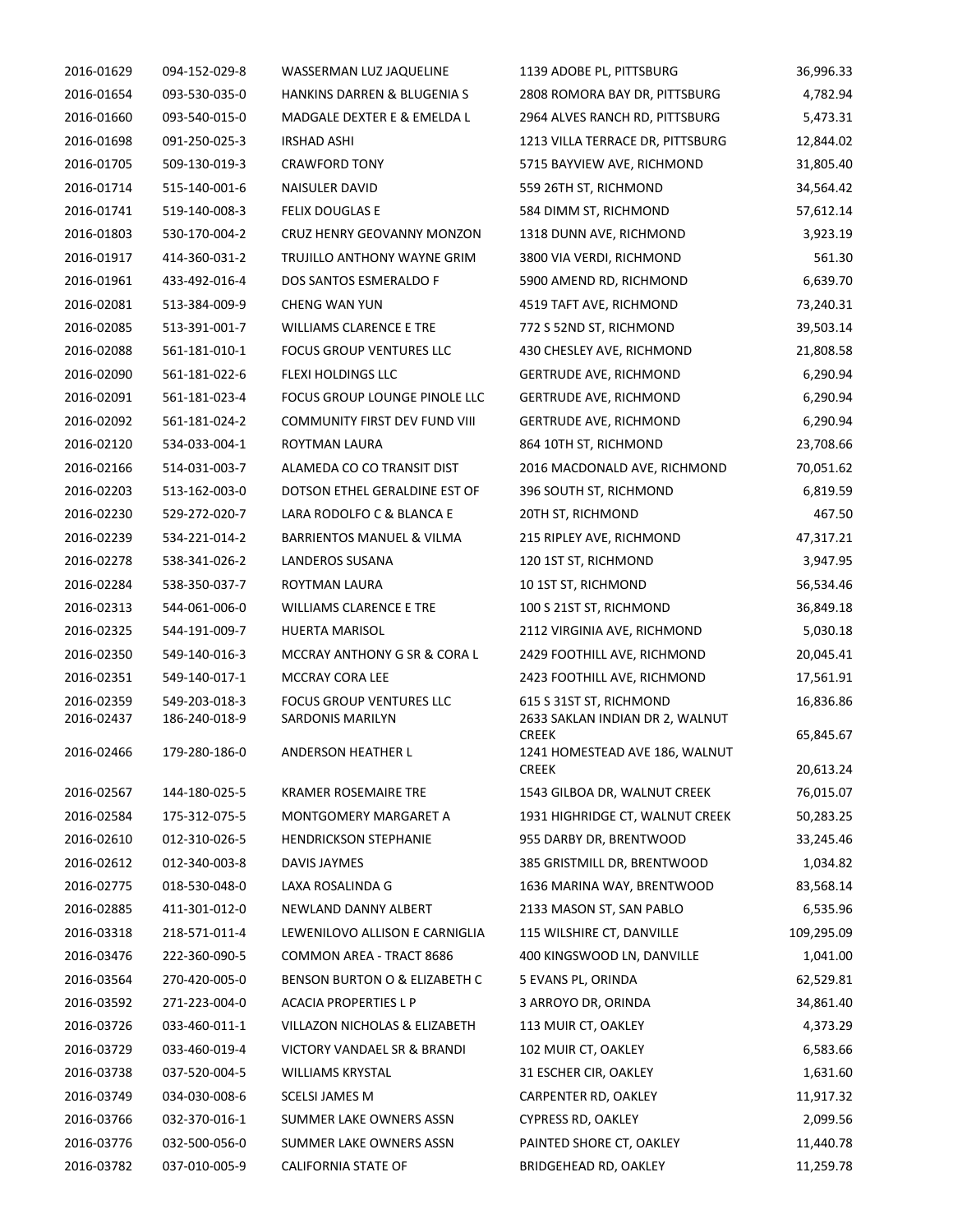| 2016-03828 | 008-042-013-6 | TREVINO IDALIA TRE               | 1722 DOLPHIN PL, DISCOVERY BAY       | 31,033.74  |
|------------|---------------|----------------------------------|--------------------------------------|------------|
| 2016-03838 | 008-480-034-1 | <b>ESPEJEL ALFONSO</b>           | 2501 WAYFARER CT, DISCOVERY BAY      | 34,557.28  |
| 2016-03896 | 011-610-075-1 | <b>NELSON PAUL G</b>             | 4276 SLIFER DR, DISCOVERY BAY        | 44,844.04  |
| 2016-03913 | 354-252-020-4 | <b>FREEDOM CHURCH</b>            | NO ADDRESS, CROCKETT                 | 353.65     |
| 2016-03968 | 357-020-025-7 | CARQUINEZ STRAIT PRESERV TRUST   | SAN PABLO AVE, RODEO                 | 70,776.26  |
| 2016-03975 | 357-140-038-5 | UNITED STATES POSTAL SERVICE     | PARKER AVE, RODEO                    | 7,006.42   |
| 2016-03993 | 357-283-008-5 | ZIFF ANN M TRE                   | 960 ELM DR, RODEO                    | 17,225.62  |
| 2016-04046 | 211-350-007-4 | PHONESAVANH SY                   | 125 WITTENHAM CT, SAN RAMON          | 26,998.94  |
| 2016-04068 | 193-710-039-2 | <b>SU LINDA</b>                  | 130 SUGAR CREEK LN, ALAMO            | 17,816.99  |
| 2016-04086 | 220-670-047-4 | PONTIOUS GARY A TRE              | 400 KINGSWOOD LN, DANVILLE           | 12,601.74  |
| 2016-04113 | 206-740-030-5 | ALAMO CREEK OWNERS ASSN          | BENGALI ST, DANVILLE                 | 4,669.46   |
| 2016-04194 | 375-252-013-4 | SMITH JENNIFER M                 | 1236 PLAZA DR, MARTINEZ              | 3,864.67   |
| 2016-04207 | 380-111-021-8 | <b>COOPER JEFFREY G</b>          | 4153 IRENE DR, MARTINEZ              | 440.31     |
| 2016-04237 | 148-500-055-6 | <b>COMMON AREA TRACT 8229</b>    | IRON HORSE LN, WALNUT CREEK          | 4,992.17   |
| 2016-04243 | 098-321-004-8 | <b>RUIZ FRANK T &amp; GLORIA</b> | 41 RIVERSIDE CT, BAY POINT           | 9,580.40   |
| 2016-04338 | 116-120-033-0 | RODERICK DONALD W & CHRIS A      | 1844 OLEARY LN, CONCORD              | 10,810.46  |
| 2016-04341 | 078-070-042-3 | TEALE TIMOTHY A & TRACY L        | 2430 MORGAN TERRITORY RD, CLAYTON    | 11,191.86  |
| 2016-04346 | 080-170-022-0 | LEVINE SCOTT A & SHANNON L       | MORGAN TERRITORY RD, CLAYTON         | 27,840.00  |
| 2016-04387 | 031-021-010-9 | UNITED STATES POSTAL SERVICE     | BETHEL ISLAND RD, BETHEL ISLAND      | 1,205.69   |
| 2016-04388 | 031-021-016-6 | UNITED STATES POSTAL SERVICE     | 6444 BETHEL ISLAND RD, BETHEL ISLAND | 13,751.27  |
| 2016-04455 | 435-061-047-5 | SOUSA-HICKORY REBECCA B          | 4540 SAN PABLO DAM RD, EL SOBRANTE   | 25,807.88  |
| 2016-04461 | 420-150-014-9 | SOUSA-HICKORY REBECCA B          | 3820 SAN PABLO DAM RD, EL SOBRANTE   | 3,700.32   |
| 2016-04462 | 420-150-015-6 | SOUSA-HICKORY REBECCA B          | 3826 SAN PABLO DAM RD, EL SOBRANTE   | 583.35     |
| 2016-04471 | 425-062-003-8 | MERCADO MAURILIO JR              | 534 LA PALOMA RD, EL SOBRANTE        | 25,514.21  |
| 2016-04496 | 426-243-018-6 | <b>EARNEST BONNIE J</b>          | 555 RINCON RD, EL SOBRANTE           | 13,157.77  |
| 2016-04597 | 572-232-013-1 | MACOMBER DOROTHY P TRE EST OF    | 67 EUREKA AVE, KENSINGTON            | 88,718.49  |
| 2016-04611 | 409-141-012-8 | SMITH ELIZABETH B                | 549 GROVE AVE, RICHMOND              | 54,566.20  |
| 2016-04619 | 409-210-007-4 | MEJIA JIMMY I                    | 1825 1ST ST, RICHMOND                | 2,753.99   |
| 2016-04635 | 418-131-004-8 | <b>BUTTICCI SHARON</b>           | MC BRYDE AVE, RICHMOND               | 9,168.59   |
| 2016-00253 | 066-164-025-0 | SANDOVAL GUADALUPE EST OF        | 112-1/2 E 7TH ST, ANTIOCH            | 4,266.61   |
| 2016-00715 | 115-415-028-6 | CEBALLOS MARIO F & MARIA M       | 1597 THORNWOOD DR, CONCORD           | 15,250.65  |
| 2016-00942 | 159-050-051-6 | PORT CHICAGO PROPERTIES          | 4057 PORT CHICAGO HWY, CONCORD       | 223,615.19 |
| 2016-01365 | 087-123-025-6 | RUIZ JESUS A                     | 76 MANVILLE AVE, PITTSBURG           | 837.30     |
| 2016-01793 | 529-130-030-8 | <b>ADKINS GLORIA</b>             | 1423 GARVIN AVE, RICHMOND            | 28,491.38  |
| 2016-01821 | 558-122-023-2 | OCHOA PERLA ALEJANDRA DURAN      | 199 PARK PL, RICHMOND                | 58,819.48  |
| 2016-01847 | 560-640-013-2 | PINEDA ROBERTO & ANA             | 1628 HOFFMAN BLVD, RICHMOND          | 31,773.82  |
| 2016-01916 | 414-321-010-4 | KIM DONG O K & MEE JA            | 4050 MOZART DR, RICHMOND             | 12,644.41  |
| 2016-02043 | 560-750-007-0 | <b>COHEN BENNETT</b>             | 156 SHORELINE CT, RICHMOND           | 2,861.21   |
| 2016-03127 | 237-143-002-2 | <b>ACACIA PROPERTIES L P</b>     | 3341 N LUCILLE LN, LAFAYETTE         | 17,631.41  |
| 2016-06000 | 516-171-003-2 | ANGUIANO JUANITA                 | 2928 NEVIN AVE, RICHMOND             | 20,217.46  |

### **PROPERTY TAX-DEFAULTED ON JULY 1, 2013 FOR TAXES, ASSESSMENTS AND OTHER CHARGES FOR FISCAL YEAR 2012 -2013**

| 2012-01923 | 526-040-010-5                                                                                                       | PINTO MAURICE A TRE | 1072-1074 36TH ST, RCHMD         | 9.956.09 |
|------------|---------------------------------------------------------------------------------------------------------------------|---------------------|----------------------------------|----------|
|            | <b>PROPERTY TAX-DEFAULTED ON JULY 1, 2014 FOR TAXES, ASSESSMENTS</b><br>AND OTHER CHARGES FOR FISCAL YEAR 2013-2014 |                     |                                  |          |
| 2013-02861 | 170-124-008-5                                                                                                       | ESCOBAR ENRIQUE B   | 3233 ECCLESTON AVE, WALNUT CREEK | 5,766.66 |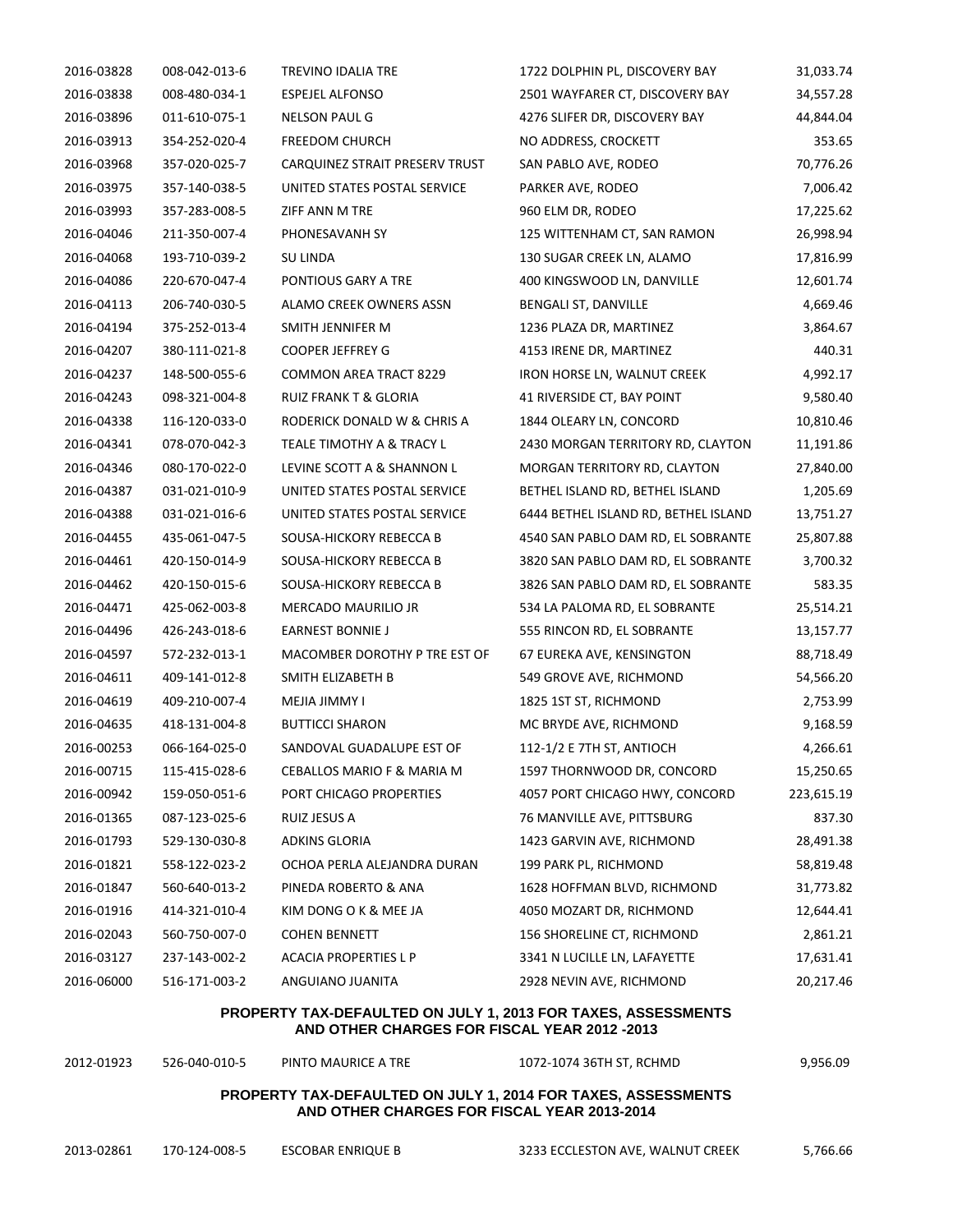| 2013-00394 | 068-011-029-3 | NAVARRETE KAREN               | 31 E 19TH ST. ANTIOCH        | 4.745.04 |
|------------|---------------|-------------------------------|------------------------------|----------|
| 2013-01755 | 087-062-034-1 | CAPAS HENRY                   | 81 ATHERTON AVE, PITTSBURG   | 3,821.10 |
| 2013-03069 | 007-480-017-8 | MAXION DAVID MARK & SANYA P H | 703 RIO GRANDE CT. BRENTWOOD | 7,890.08 |
| 2013-04654 | 380-104-008-4 | JOHNSON PATRICIA DIANE        | 731 JANE CT, MARTINEZ        | 9,759.65 |

# **PROPERTY TAX-DEFAULTED ON JULY 1, 2015 FOR TAXES, ASSESSMENTS AND OTHER CHARGES FOR FISCAL YEAR 2014-2015**

| 2014-03951 | 003-120-011-6 | JOHNSON JENNIFER D             | 2591 CAMINO DIABLO, BYRON    | 5,751.92  |
|------------|---------------|--------------------------------|------------------------------|-----------|
| 2014-00630 | 105-186-020-1 | <b>ALSTON ANNE</b>             | 3118 SHEFFIELD PL, CONCORD   | 14,643.55 |
| 2014-01090 | 502-440-004-5 | CHEROMIAH LEANA M              | 1337 RICHMOND ST, EL CERRITO | 37,844.67 |
| 2014-01136 | 509-012-012-1 | SMITH CLARENCE E & WILLIE L    | 5311 SCHOOL ST, EL CERRITO   | 4,701.88  |
| 2014-01201 | 406-362-018-3 | <b>KEADING KENTON TRE</b>      | 145 LOCUST CT, HERCULES      | 11,494.24 |
| 2014-01409 | 401-186-006-3 | <b>HANFORD VIRGINIA WILLIS</b> | 923 PINOLE VALLEY RD, PINOLE | 11,771.61 |
| 2014-01899 | 529-130-031-6 | <b>WRIGHT ALBERTA</b>          | 1346 GAYNOR AVE, RICHMOND    | 12,620.47 |
| 2014-02240 | 517-320-028-7 | 4040 RICHMOND LLC              | 4040 MACDONALD AVE, RICHMOND | 16,331.59 |
| 2014-04833 | 175-120-043-5 | <b>VARGAS SANDRA</b>           | 39 CUESTA WAY, WALNUT CREEK  | 5,010.08  |

## **PROPERTY TAX-DEFAULTED ON JULY 1, 2016 FOR TAXES, ASSESSMENTS AND OTHER CHARGES FOR FISCAL YEAR 2015-2016**

| 2015-00300 | 065-194-013-2 | SANCHEZ CAYETANO GOMEZ          | 1212 GIOVANNI ST, ANTIOCH            | 13,371.28 |
|------------|---------------|---------------------------------|--------------------------------------|-----------|
| 2015-00319 | 066-148-012-9 | YINGLING RAYMOND EST OF         | 415 W 5TH ST, ANTIOCH                | 5,842.72  |
| 2015-00602 | 076-642-016-0 | <b>MARIN LUIS M</b>             | 3529 CENTENNIAL DR, ANTIOCH          | 1,505.96  |
| 2015-00895 | 116-211-009-0 | <b>BALANCE MARIA ISABEL TRE</b> | 1545 CLAYCORD AVE, CONCORD           | 45,559.63 |
| 2015-01169 | 503-182-035-9 | OLSON WAYNE L & MARGARET L TRE  | 7430 SEA VIEW PL, EL CERRITO         | 13,436.61 |
| 2015-01185 | 504-202-001-5 | HUI CHIN-PANG & SIU-CHING KWOK  | 7108 C ST, EL CERRITO                | 15,442.38 |
| 2015-01590 | 089-104-012-3 | SANGIMINO ALPHONSE              | 20 CARROLL DR, PITTSBURG             | 9,298.24  |
| 2015-01792 | 085-380-063-9 | <b>WATSON JOE</b>               | 132 W 8TH ST, PITTSBURG              | 2,889.17  |
| 2015-01850 | 093-510-004-0 | YABUT HAROLD SR & REGINA ROSE   | 2516 TOMALES BAY DR, PITTSBURG       | 4,063.21  |
| 2015-01868 | 508-380-006-9 | KING SHARON WAMBLE TRE          | 1231 S 59TH ST, RICHMOND             | 6,802.03  |
| 2015-01989 | 558-221-005-9 | NERO ALFORD & RICKEY            | 754 WESTERN DR, RICHMOND             | 25,333.96 |
| 2015-02238 | 513-316-042-3 | <b>MURPHY JAMES TRE</b>         | 4528 OVEREND AVE, RICHMOND           | 9,463.19  |
| 2015-02298 | 561-152-022-1 | <b>ZHANG YANTING</b>            | 237 VERNON AVE, RICHMOND             | 23,000.25 |
| 2015-02307 | 561-191-011-7 | <b>ZHANG YANTING</b>            | 500 ALAMO AVE, RICHMOND              | 14,705.06 |
| 2015-02433 | 538-030-021-9 | <b>RAZBAN ZAHIR TRE</b>         | A ST, RICHMOND                       | 18,380.09 |
| 2015-02435 | 538-050-030-5 | <b>ZHANG YANTING</b>            | 210 BARRETT AVE, RICHMOND            | 44,455.00 |
| 2015-02445 | 538-182-006-6 | <b>ZHANG YANTING</b>            | 239 1ST ST, RICHMOND                 | 20,768.84 |
| 2015-02456 | 538-350-012-0 | <b>ZHANG YANTING</b>            | 126 CHANSLOR AVE, RICHMOND           | 12,172.67 |
| 2015-02465 | 540-140-012-1 | <b>ZHANG YANTING</b>            | 231 15TH ST, RICHMOND                | 13,934.52 |
| 2015-02506 | 544-291-011-2 | <b>HERNANDEZ MARGARET</b>       | 535 S 20TH ST, RICHMOND              | 12,205.83 |
| 2015-02537 | 550-120-027-2 | <b>ZHANG YANTING</b>            | 222 FLORIDA AVE, RICHMOND            | 20,730.00 |
| 2015-03055 | 410-263-004-5 | ZHANG YANTING                   | 1700 14TH ST, SAN PABLO              | 20,894.99 |
| 2015-03299 | 164-030-005-7 | P H FREE METHODIST CHURCH       | 2551 PLEASANT HILL RD, PLEASANT HILL | 3,939.70  |
| 2015-03366 | 234-092-010-3 | <b>MENENDEZ ANA</b>             | 3315 RIDGE RD, LAFAYETTE             | 47,631.92 |
| 2015-03878 | 270-420-002-7 | <b>ACACIA PROPERTIES</b>        | 143 ALICE LN, ORINDA                 | 46,907.11 |
| 2015-04138 | 008-431-006-9 | <b>LUCIDO FRANK VINCENT</b>     | 5624 BERWICK CT, DISCOVERY BAY       | 50,361.70 |
| 2015-04193 | 011-550-011-8 | <b>FISHER ROBERT L</b>          | 6308 CRYSTAL SPRINGS CIR, DISCOVERY  |           |
|            |               |                                 | BAY                                  | 700.03    |
| 2015-04214 | 257-103-013-5 | <b>WALKER OLLIE</b>             | 495 MADRONE AVE, CANYON              | 1,485.97  |